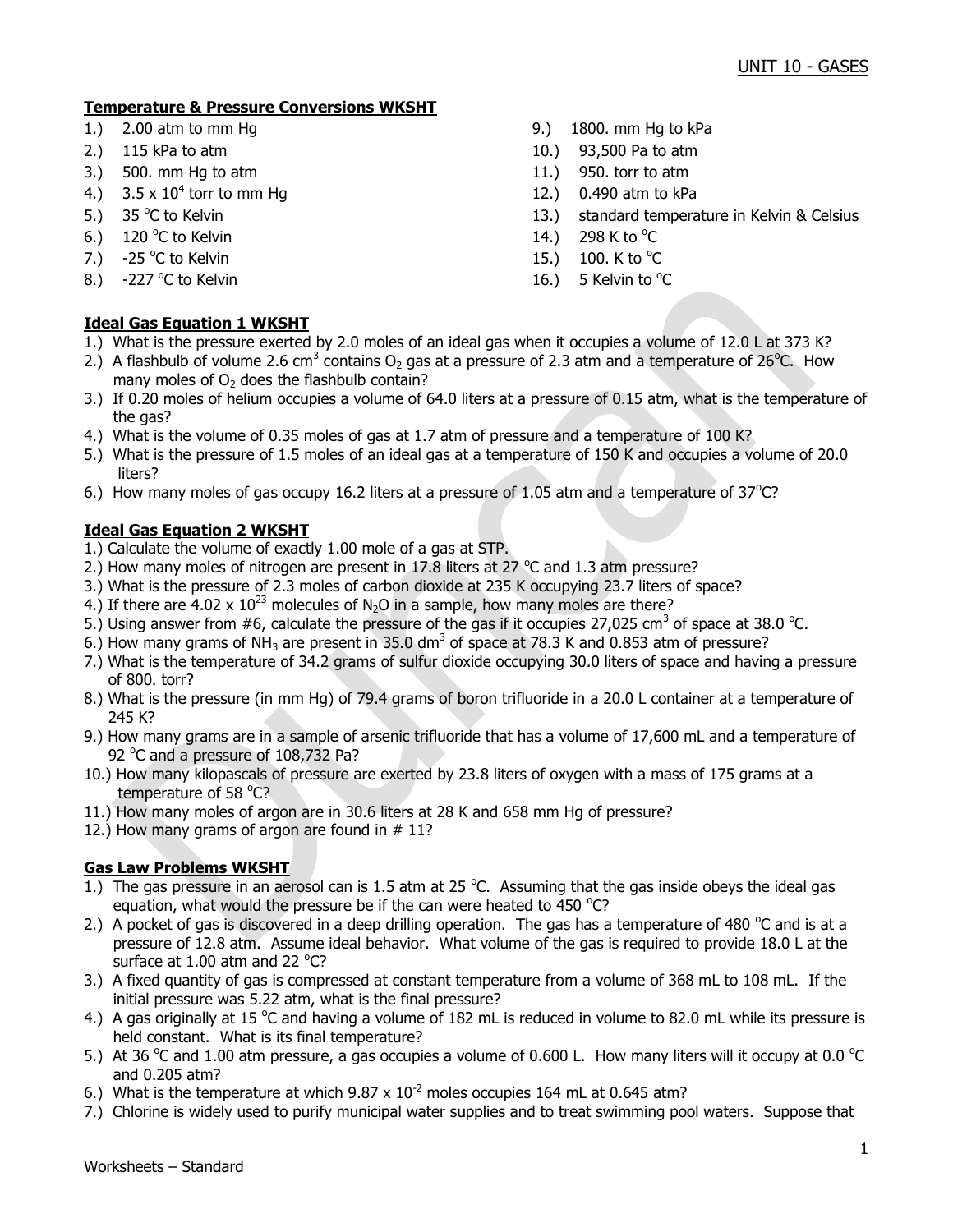the volume of a particular sample of Cl<sub>2</sub> is 6.18 L at 0.90 atm and 33 °C. What volume will the Cl<sub>2</sub> occupy at 107 $\degree$ C and 0.75 atm?

8.) A gas exerts a pressure of 1.5 atm at 27 °C. The temperature is increased to 108 °C with no volume change. What is the gas pressure at the higher temperature?

## **GAS STOICHIOMETRY (standard conditions) WKSHT. (assume STP conditions for all reactions)**

1.) How many liters of oxygen can be formed from the decomposition of 2.00 grams of KClO<sub>3</sub>.

 $\underline{\phantom{a}}$  KClO<sub>3</sub>  $\rightarrow$   $\underline{\phantom{a}}$  KCl +  $\underline{\phantom{a}}$  O<sub>2</sub>

- 2.) How many grams of CaCO<sub>3</sub> are required to produce 6.00 L of CO<sub>2</sub>?  $\qquad \qquad \qquad$  CaCO<sub>3</sub>  $\rightarrow \qquad$  CaO +  $\qquad$  CO<sub>2</sub>
- 3.) Determine the volume of hydrogen gas produced when 0.250 moles of zinc react with excess HCl.

$$
\_ Zn + \_ HCl \rightarrow \_ ZnCl_2 + \_ H_2
$$

- 4.) How many liters of nitrogen are required to combine with 3.0 L of hydrogen in the following reaction:  $N_2$  +  $H_2$   $\rightarrow$  NH<sub>3</sub>
- 5.) How many liters of oxygen are needed to combine with 7.0 liters of propane in the following reaction:  $C_3H_8 + C_2 \rightarrow C_2 + H_2O$
- 6.) From the following reaction:  $\qquad \qquad \qquad \qquad \qquad \qquad \qquad \text{CH}_4 + \qquad \text{O}_2 \rightarrow \qquad \text{CO}_2 + \qquad \text{H}_2\text{O}$ How many liters of  $CO<sub>2</sub>$  are formed from 32.0 grams of  $CH<sub>4</sub>$ ?

7.) How many grams of Na are needed to produce 5.0 L of hydrogen?

$$
\_\_Na + \_\_H_2O \rightarrow \_\_NaOH + \_\_H_2
$$

8.) Determine the volume of CO<sub>2</sub> produced from burning 0.750 moles of C.  $C_1 \cup C_2 \rightarrow C_2$ 

# **DALTON'S LAW & GRAHAM'S LAW WKSHT.**

- 1.) Determine the partial pressure of each gas in a container with 2.0 moles of N<sub>2</sub>, 3.0 moles of O<sub>2</sub>, and 7.0 moles of H<sup>2</sup> that has a total pressure of 850 mm Hg. (You will have 3 separate answers for this question.)
- 2.) A mixture of nitrogen and oxygen has a total pressure of 730 mm Hg. If the nitrogen has a partial pressure of 420 mm Hg, find the pressure of the oxygen.
- 3.) At an altitude of 30,000 ft., the total air pressure is only about 450. mm Hg. If the air is 21.0 % oxygen, what is the partial pressure of oxygen at this altitude?
- 4.) A mixture of 3 gases have the following pressures:  $oxygen = 355$  mm Hg, helium = 468 mm Hg, & nitrogen  $= 560$  mm Hg. Find the % of each gas in the mixture.
- 5.) Compare the rate of effusion of CH<sub>4</sub> and CO<sub>2</sub>. (Give answers to  $# 5, 6, 8, 7$  to 3 SF's.) (Your answers for  $# 5, 6, 8, 7$  should read " $\_\_$  effuses  $\_\_$  times faster than  $\_\_$ .")
- 6.) Compare the rate of effusion of helium and nitrogen.
- 7.) How much faster does ammonia ( $NH<sub>3</sub>$ ) effuse than HCl?
- 8.) An unknown gas effuses 4.0 times faster than  $O<sub>2</sub>$ . Find the molar mass of the unknown gas.

# **UNIT 10 REVIEW & PRACTICE WORKSHEET**

- 1.) Convert 122.3 kPa to atm.
- 2.) Convert 94 °C to Kelvins.
- 3.) The volume of a gas at 725 torr is 275 mL. What is the volume of the sample at 950.0 torr?
- 4.) At STP, how many liters of hydrogen gas can be produced from the complete reaction of 27.45 grams of iron with excess  $H_2O$ ?

 $E = Fe + \_$  H<sub>2</sub>O  $\rightarrow \_$  Fe<sub>3</sub>O<sub>4</sub> +  $\_$  H<sub>2</sub>

- 5.) What is the temperature (in  $^{\circ}$ C) of a 1.37 mole sample of carbon monoxide in a 18.3 liter container at 805 mm Hg?
- 6.) A mixture of gases contains 2.50 moles of hydrogen, 3.25 moles of nitrogen, and 1.75 moles of oxygen and the total pressure is 775 torr. What is the partial pressure of the nitrogen?
- 7.) A gas at 47.6  $\degree$ C has a volume of 125 mL. What is the temperature of this sample of gas when its volume is 362 mL?
- 8.) Some rockets are fueled by the reaction of hydrazine (N<sub>2</sub>H<sub>2</sub>) and hydrogen peroxide (H<sub>2</sub>O<sub>2</sub>). How many liters of H<sub>2</sub>O can be produced from the complete reaction of 37.7 liters of N<sub>2</sub>H<sub>2</sub>?

$$
N_2H_2 + M_2O_2 \rightarrow N_2 + M_2O
$$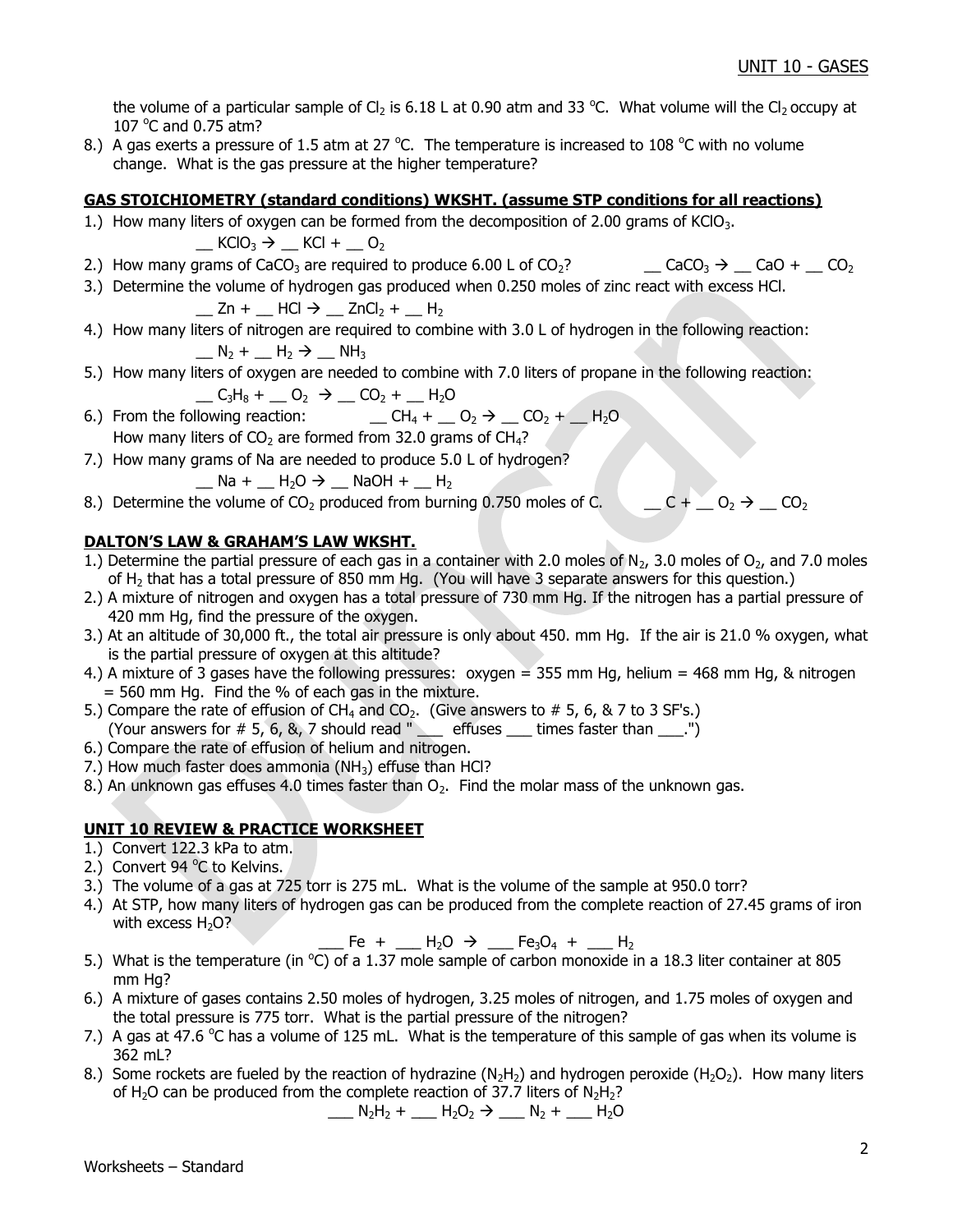- 9.) An unknown gas effuses 1.57 times faster than  $N_2O_3$ . What is the molar mass of the unknown gas?
- 10.) The pressure of a gas at 35.6  $\degree$ C is 114.3 kPa. What is the pressure when the temperature drops to  $17.3 °C?$
- 11.) A mixture of three gases (helium, neon, and argon) has a total pressure of 950. torr. If the helium and neon exert a pressure of 255 torr each, what is the partial pressure of the argon?
- 12.) A 21.5 liter sample of gas at 107 kPa of pressure has a temperature of 27.2  $\degree$ C. What is the pressure of the gas if it is transferred to a 32.6 liter container at  $44.1 \text{ °C}$ ?

## **EXTRA UNIT 10 REVIEW WORKSHEET**

- 1.) Convert the following pressure measurements to atmospheres.
	- (A) 151.98 kPa (B) 456 mm Hg (C) 912 torr
- 2.) What are the conditions for gas measurement at STP?
- 3.) The volume of a sample of methane gas measures 350. mL at 27.0  $^{\circ}$ C and 810. mm Hg. What is the volume (in liters) at -3.0  $^{\circ}$ C and 650. mm Hg pressure?
- 4.) How many grams of nitrogen gas are contained in a 32.6 liter container at 34.4  $^{\circ}$ C and 579 torr?
- 5.) A mixture of four gases in a container exerts a total pressure of 955 mm Hg. In this container, there are 4.50 moles of N<sub>2</sub>, 4.25 moles of CO<sub>2</sub>, 2.75 moles of H<sub>2</sub>, and 2.00 moles of O<sub>2</sub>. What is the partial pressure of H<sub>2</sub>?
- 6.) Compare the rates of effusion of carbon dioxide gas and carbon monoxide gas.
- 7.) An unknown gas effuses 1.37 times faster than  $Cl<sub>2</sub>$  gas. What is the molar mass of the unknown gas?
- 8.) Given the following unbalanced reaction: \_\_\_ C<sub>5</sub>H<sub>12</sub> + \_\_ O<sub>2</sub>  $\rightarrow$  \_\_ CO<sub>2</sub> + \_\_ H<sub>2</sub>O How many liters of oxygen are needed to produce  $45.7$  liters of  $CO<sub>2</sub>$ ?
- 9.) Given the unbalanced equation: \_\_\_\_ Mg + \_\_\_ O<sub>2</sub>  $\rightarrow$  \_\_\_ MgO
- How many liters of oxygen gas are required to produce 45.8 grams of magnesium oxide?
- 10.) An aerosol can contains gases under a pressure of 4.50 atm at 20.0 °C. If the can is left on a hot, sandy beach, the pressure of the gases increases to 4.80 atm. What is the temperature on the beach (in  $^{\circ}$ C)?

| Ideal Gas Eqn. 1 wksht.                                                                                                                                                                                                                                                                                                                                                        | 1.) 5.1 atm; 2.) 2.4 x $10^{-4}$ moles;                                                                                                             | 3.) 580 K;                     | 4.) $1.7 L;$                                                                             | 5.) 0.92 atm;                             | 6.) 0.668 moles                                   |
|--------------------------------------------------------------------------------------------------------------------------------------------------------------------------------------------------------------------------------------------------------------------------------------------------------------------------------------------------------------------------------|-----------------------------------------------------------------------------------------------------------------------------------------------------|--------------------------------|------------------------------------------------------------------------------------------|-------------------------------------------|---------------------------------------------------|
| Ideal Gas Eqn. 2 wksht.<br>1.) 22.4 L; 2.) 0.94 moles;<br>$6.)$ 78.9 q;<br>12.) 480 g                                                                                                                                                                                                                                                                                          | 7.) 720. K;                                                                                                                                         | 3.) 1.9 atm;<br>8.) 897 mm Hg; | 4.) 0.668 moles;<br>9.) 83 g;                                                            |                                           | 5.) 0.631 atm;<br>10.) 632 kPa;<br>11.) 12 moles; |
| Gas Law Problems wksht.<br>6.) $13.1 \text{ K}$ 7.) $9.2 \text{ L}$ ;                                                                                                                                                                                                                                                                                                          | 1.) 3.6 atm; 2.) 3.59 L or 3.6 L;                                                                                                                   | 3.) 17.8 atm;<br>8.) 1.9 atm   |                                                                                          | 4.) 130 K or 130. K; 5.) 2.59 L or 2.6 L; |                                                   |
| Gas Stoichiometry wksht.<br>1.) $0.551$ L; 2.) $26.8$ g;<br>7.) 10. g; 8.) 16.8 L                                                                                                                                                                                                                                                                                              |                                                                                                                                                     |                                | 3.) $5.60 \text{ L}$ ; 4.) $1.0 \text{ L}$ ; 5.) $35 \text{ L}$ ; 6.) $44.8 \text{ L}$ ; |                                           |                                                   |
| Dalton's Law & Graham's Law wksht.<br>1.) $N_2 = 142$ mm Hg, $O_2 = 213$ mm Hg, H <sub>2</sub> = 496 mm Hg<br>2.) 310 mm Hg 3.) 94.5 mm Hg<br>5.) CH <sub>4</sub> effuses 1.66 times faster than CO <sub>2</sub> .<br>4.) $O_2$ = 25.7%, He = 33.8 %, N <sub>2</sub> = 40.5 %<br>6.) He effuses 2.65 times faster than $N_2$ .<br>7.) $NH3$ effuses 1.46 times faster than HCl |                                                                                                                                                     |                                |                                                                                          |                                           | 8.) 2.0 g/mole                                    |
|                                                                                                                                                                                                                                                                                                                                                                                | Unit 10 Review & Practice wksht.<br>1.) 1.207 atm 2.) 367 K 3.) 210. mL 4.) 14.7 L 5.) -101 °C 6.) 336 torr<br>7.) 928 K 8.) 75.3 L 9.) 30.8 g/mole |                                | 10.) 108 kPa                                                                             |                                           | 11.) 440 torr 12.) 74.5 kPa                       |
| Extra Unit 10 Review wksht.<br>1.) (A) 1.5003 atm (B) 0.600 atm (C) 1.20 atm 2.) 0 °C (or 273 K) & 1 atm 3.) 0.393 L<br>4.) $27.6 g$<br>5.) $H_2 = 195$ mm Hg<br>8.) 73.1 L 9.) 12.8 L<br>7.) 37.8 g/mole                                                                                                                                                                      |                                                                                                                                                     |                                | 6.) CO effuses 1.25 times faster than $CO2$ .<br>10.) 40.0 °C                            |                                           |                                                   |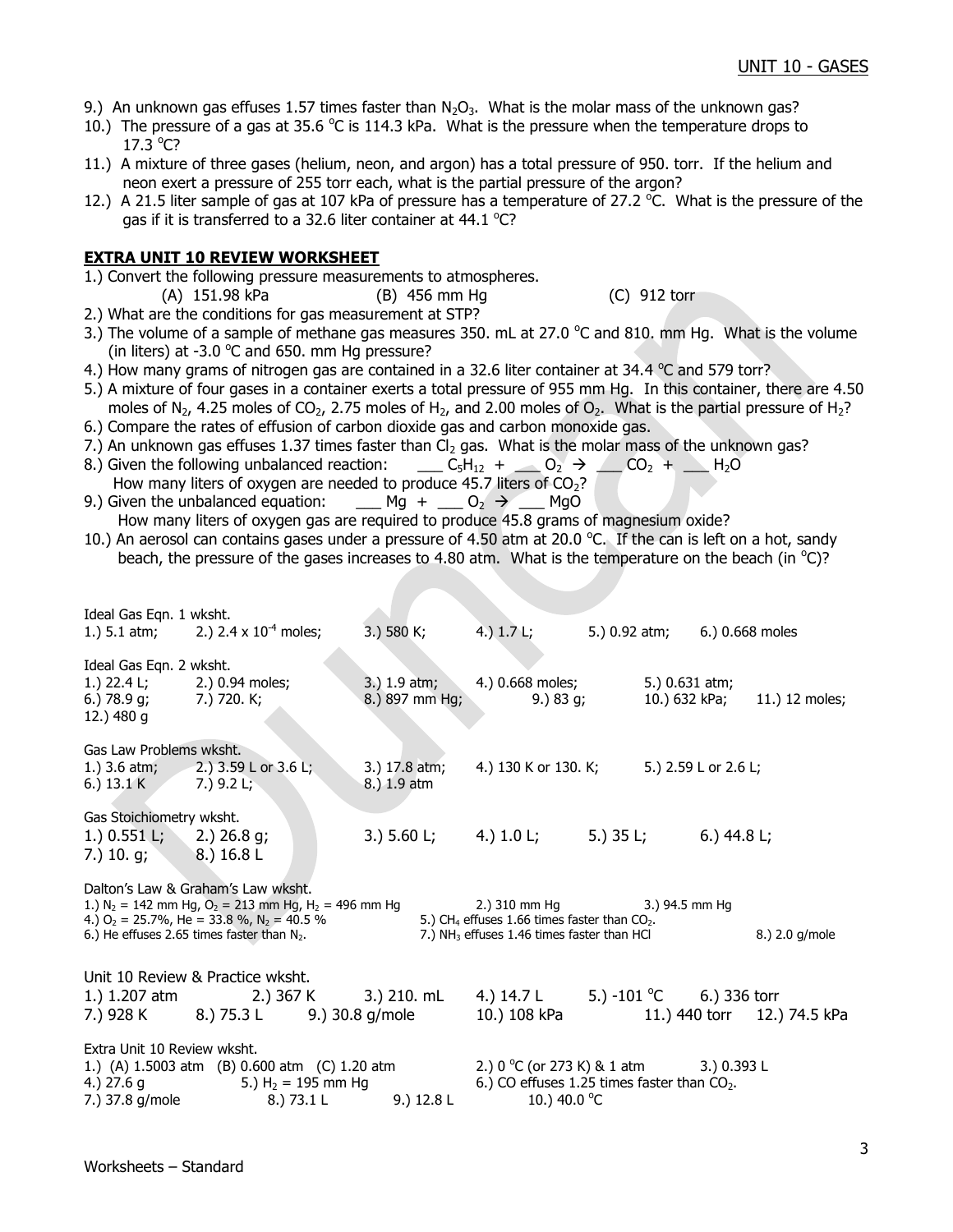## **DETERMINING MOLAR MASS USING THE IDEAL GAS EQUATION LAB**

### DISCUSSION & OBJECTIVE

Gases are one of the major products and/or reactants in many chemical reactions. Of all the states of matter, gases are the most affected by changes in temperature and pressure. The method of collecting the gas also affects the pressure of the gas. The relationship between the density of a gas and the pressure and temperature at which it is collected can be used to determine the molecular weight of the gas.

This lab activity will use the Ideal Gas Equation to experimentally determine the molar mass of a common gas butane. Since real gases do not behave ideally at room temperature, the results will be expected to vary from the calculated molar mass. The idea of a dry gas versus one collected over water will also be involved. MATERIALS

butane lighter, large container, large graduated cylinder, thermometer, balance SAFETY PRECAUTIONS

basic safety precautions apply; **Do not try to ignite the gas after collecting it!** PROCEDURE

- 1. Immerse the lighter completely in water. Then use a paper towel to dry the lighter as best as possible. Then weigh the butane lighter to the nearest hundredth of a gram. Record this value in the data table.
- 2. Fill the container about two-thirds to three-fourths full with water.
- 3. Place the graduated cylinder in the container and fill it with water also. Invert the cylinder and keep the opening of the cylinder under the surface of the water to prevent any water from leaving the cylinder. (You should not have any air bubbles at the top of the graduated cylinder.)
- 4. Check the lighter to be certain it is open as much as possible to allow gas to escape rapidly.
- 5. Place the top of the lighter up into the opening of the cylinder and depress the striker to allow the gas to bubble up into the cylinder. (Butane is not very flammable under water!)
- 6. Allow the gas to escape until about 250 mL of gas are collected. Quickly read the volume of the gas because butane is more soluble in water than most hydrocarbons. Record this volume.
- 7. Dry the lighter **completely** and weigh it again. Record this value.
- 8. Read the temperature of the water to the nearest tenth of a degree. Record this temperature.
- 9. Your instructor will provide you with the barometric pressure reading.

### DATA TABLE

| Dry gas pressure measurement in atm                 | atm       |
|-----------------------------------------------------|-----------|
| Pressure of the "dry" gas                           | mm Hg     |
| Vapor pressure of water at certain temperature *    | mm Hg     |
| Barometric pressure conversion (1 inch = $25.4$ mm) | mm Hq     |
| Barometric pressure                                 | inches Hg |
| Temperature measurement in Kelvins                  |           |
| Temperature of the water (and gas)                  | $\Omega$  |
| Volume measurement in Liters                        |           |
| Volume of gas collected                             | mL        |
| Mass of gas collected                               |           |
| Mass of the lighter after collecting gas            |           |
| Mass of the lighter before collecting gas           |           |

\* See table of water vapor pressures on next page.

### **CALCULATIONS**

The ideal gas equation is  $P V = n R T$